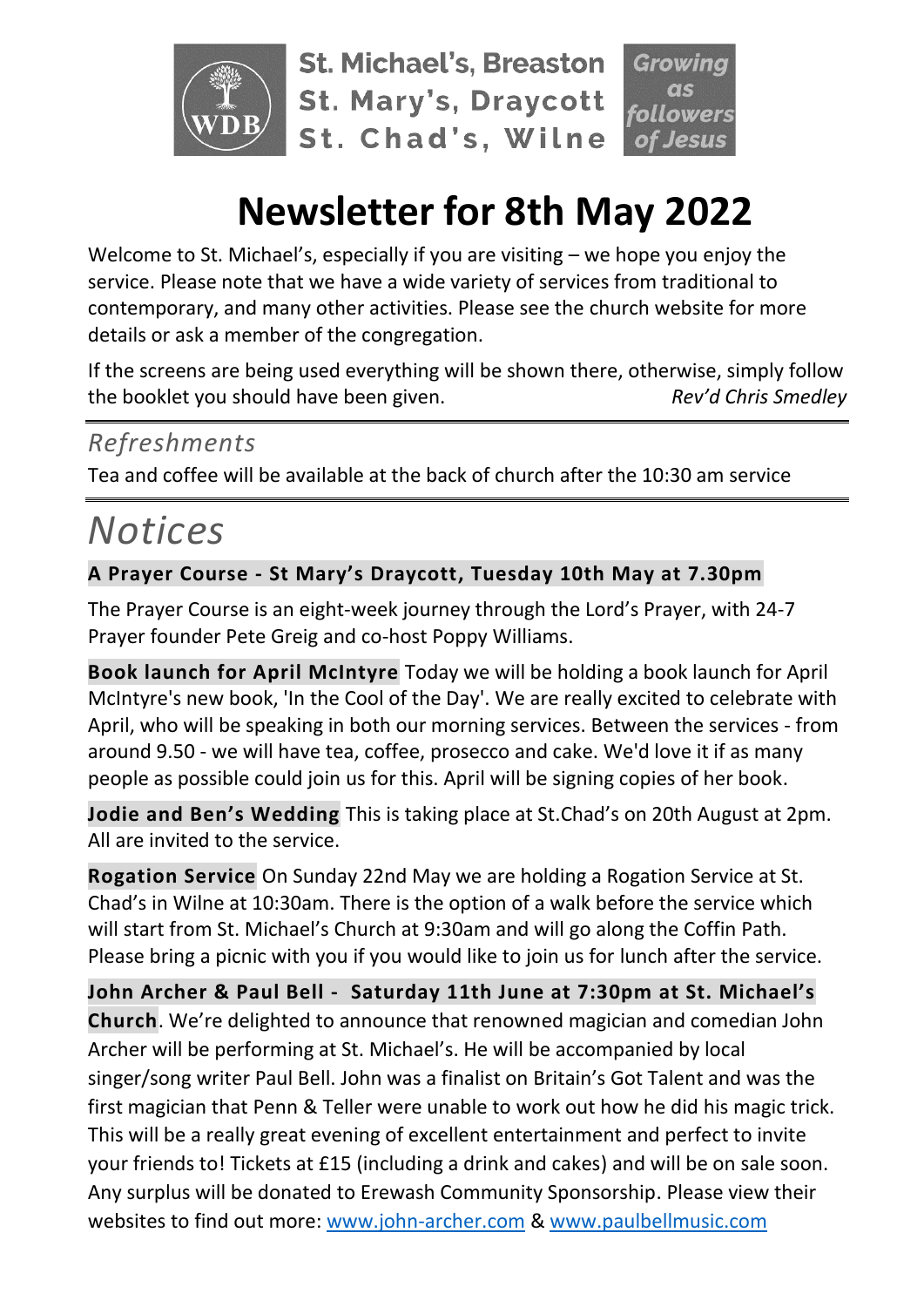**Father Georges** We are very pleased to confirm we have now transferred over £6,500 to Fth Georges. This comprises £1,000 approved by PCC, £555 from Lent Boxes and a very generous anonymous donation for the balance.

#### **Message from Father George**

Dear friends in Christ . "For where your treasure is ,there will your heart be also" Mat.6 :21

We are very satisfied of your contribution to supporting us following the recent cyclones.It was so kind of you to think of us during those difficult times! We send our grateful thanks indeed to you all. Nowadays , we are able to repair all the damages caused by the flooding and the cyclones in our villages, in our fields and in our church buildings…Also,we can feed lots of hungry people...We can provide useful food to our Livestock (cows,pigs,hens,geese...)We are very hopeful for the coming days...!

Thank you very much for all the donors through the LENT BOXES.We have received with great gratitude the anonymous donation to be given to us ! We appreciate very much the St Michael's PCC who have agreed to donate an additional amount.

May God reward your Christian kindness and generosity.

Warmest Regards. Fr Georges and Eveline.

All the Congregation Antananarivo MADAGASCAR

**Daily Prayer:** We hold a short service of Daily Prayer on our public Facebook page from **Monday to Thursday** only starting at 9:30 am. We are currently using the 'Northumbrian Community Daily Prayer' which is available on the internet. Alternatively, you can purchase the service book. The readings we will be having are as follows:

|     | On Facebook |            |                 |            | Not on Facebook |               |
|-----|-------------|------------|-----------------|------------|-----------------|---------------|
| w/c | Mon         | Tue        | Wed             | *Thu       | Fri             | Sat           |
| 8th | Acts 11     | Acts 11    | Acts 12         | Acts 13    | Acts 13         | Acts 1        |
| May | v1 - 8.     | $v19 - 26$ | $v24 - 13 v5$ , | $v13 - 25$ | $v26 - 33.$     | $v15 - end$ , |
|     | John 10     | John 10    | John 12         | John 13    | John 14         | John 15       |
|     | $v1 - 18$   | V19 - 30   | $v44 - end$     | $v16 - 20$ | $v1 - 6$        | $v9 - 17$     |

*All other service details are at the end of the newsletter*

**Men's Danger Club** Our next event is a travel back in time. It will be a guided tour in Dale Abbey of the ruins of the Abbey, a unique chance to go inside the small church built in the mid 1100's and a visit to the Hermit's Cave. We have permission to park at the Carpenter's Arms where we will meet at 7.30p.m. on Friday 27th. May. Please let me know if you will be coming. John Skinner john.judy184@outlook.com or see me in Church." *John Skinner*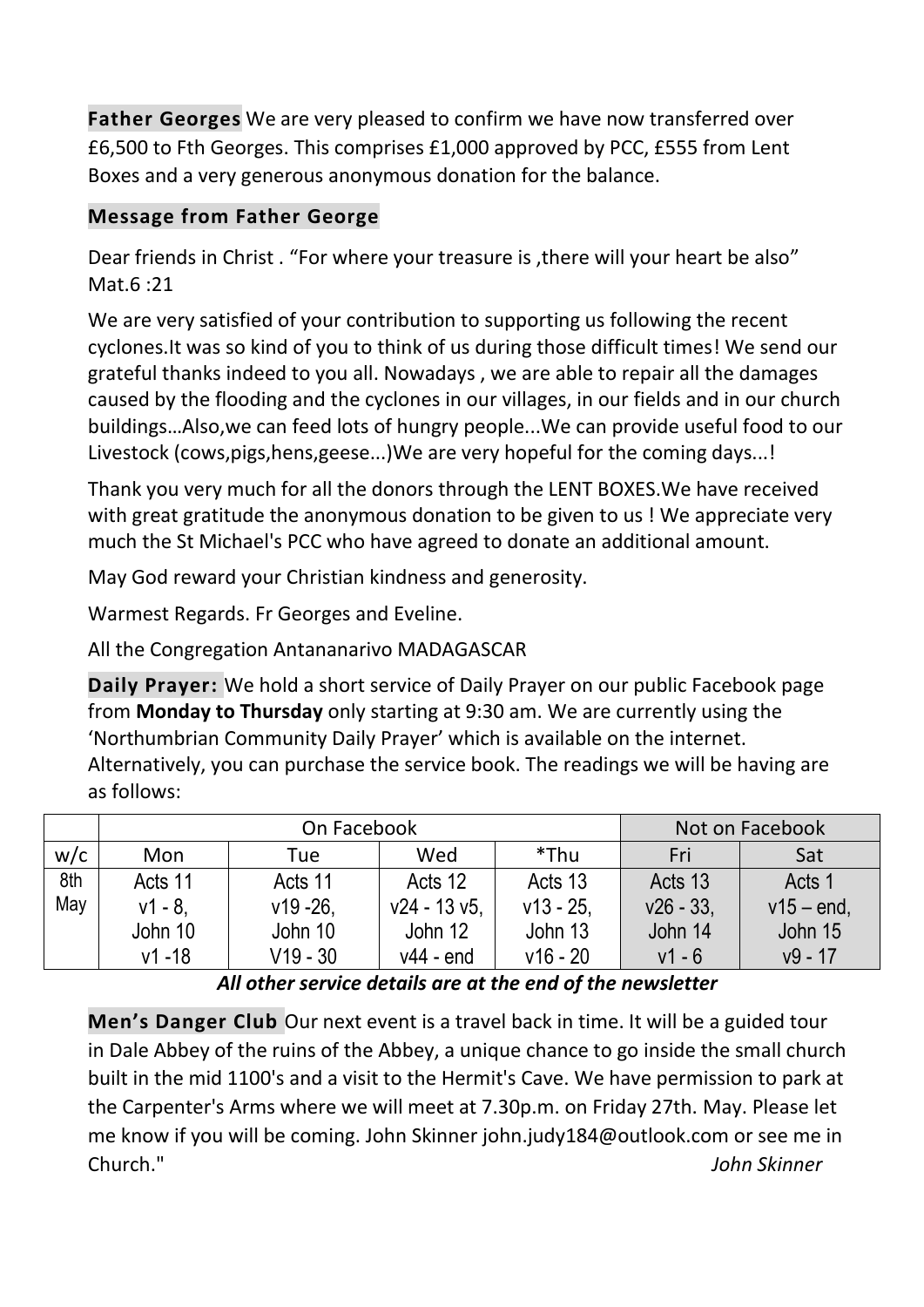**Volunteers needed for Family Messy Church – Draycott** Steve and Jodie are looking for volunteers to help run Messy Church which will take place at Draycott Methodist Church from Thursday 12th May. This will run every second Thursday of the month. Please speak to either Chris, Jodie or Steve for further details.

**Erewash Community Sponsorship – Afternoon of Choirs** Our next event is taking place on Saturday 14th May, 2:00pm at Beeston Parish Church. Entrance is free however we are asking for a donation on the door. There will be a raffle and refreshments available. All funds raised will be donated to Erewash Community Sponsorship. A few members of St. Michael's will also be performing and would welcome your support.

### **A date for your diary! – Outdoor Service – Sunday 5th June**

There will be an Outdoor Service on Sunday 5th June on Duffield Close, Breaston. Further details to follow.

**Giving Envelopes** Most of our giving at St Michael's is now by direct bank credit or contactless inside the church. The use of cash has reduced hugely in the last 2 years. The cost of buying pre-printed envelopes is now disproportionate to the funds given this way so we are discontinuing buying these. A supply of blank envelopes will be available at the back of the church so you can continue to give in this way if you prefer. Please enter your giving number, seal the envelope and include it in the offertory. If you can switch to cheques, BACS or contactless it would be very much appreciated. As I'm sure you will understand, handling cash, opening envelopes, recording bankings and making weekly trips to the bank is time consuming and less secure than electronic banking. Many thanks for your cooperation Paul Stuttle

## *Giving*

We are most grateful for your continued financial support in these challenging times. It really is greatly appreciated!

Please do consider giving by standing order, BACS or cheque if possible. This reduces cash handling and physical journeys to the bank which is much safer for all involved. If you feel able to give a one-off gift or to increase your giving by standing order, that would also be greatly appreciated. Thank you.

Please contact the Treasurer at [treasurer@wdbchurches.org.uk](mailto:treasurer@wdbchurches.org.uk) or the church office at [office@wdbchurches.org.uk](mailto:office@wdbchurches.org.uk) for bank details or Gift Aid forms.

If you have a smartphone, you can also give using your mobile phone by scanning this code for St. Michael's but please be aware that a service charge is deducted by the provider:  $\rightarrow \rightarrow \rightarrow \rightarrow \rightarrow \rightarrow$ 

**Donate while you shop online!** You can now donate to St. Michael's when you shop online, at no extra cost to yourself. It works with Amazon (via Amazon Smile) and a host of other retailers via EasyFundRaising. Details are on the [church website](http://www.stmichaelsbreaston.org.uk/index.php/113-news/236-giving-online). It's very easy to set up. **Why not make your online shopping benefit the church?** Just click the logo →→→→→→→→→



*Scan to give online*